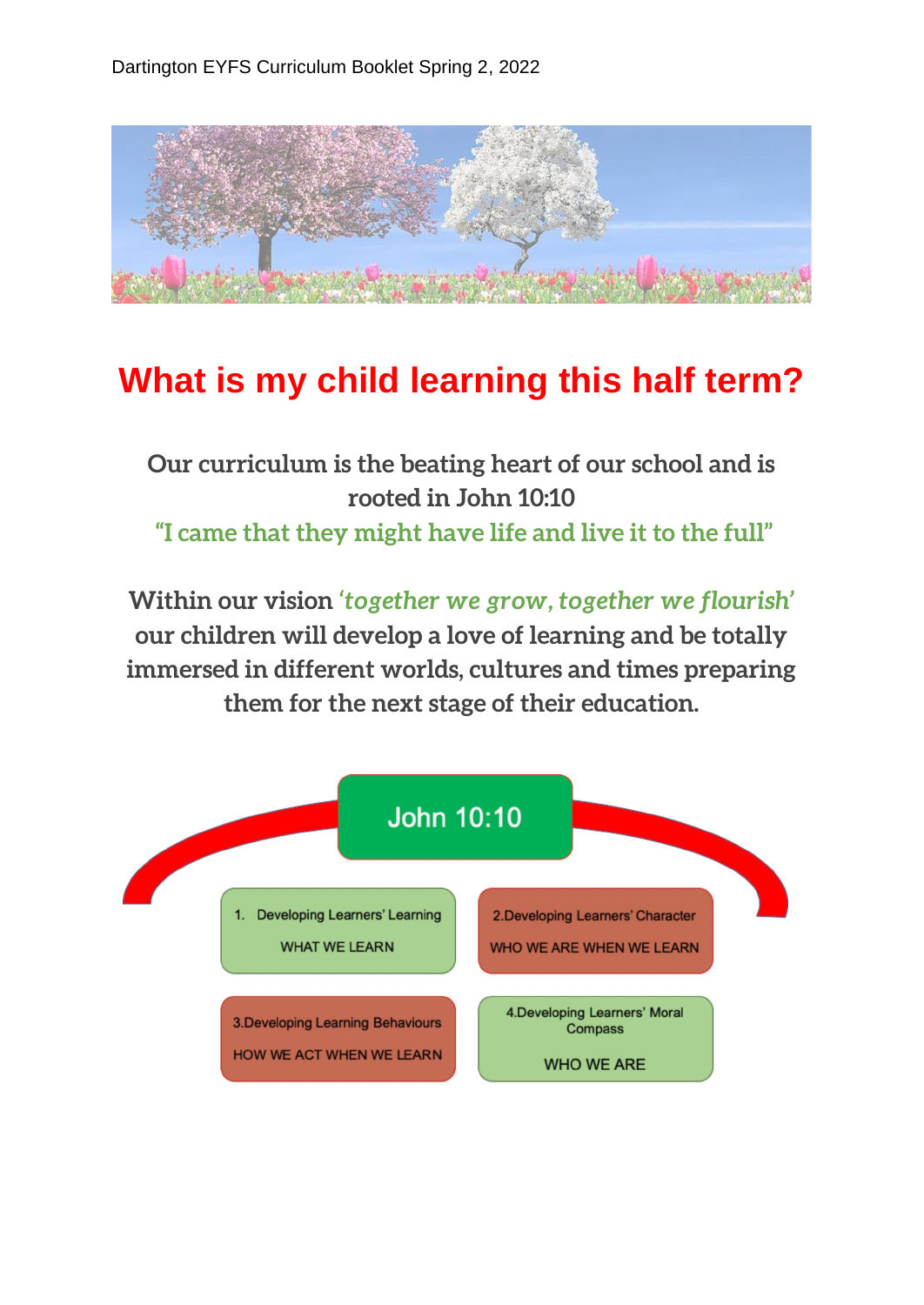

| <b>Spring 2</b>                                                | <b>EYFS</b>                                                                                                                                                                                                                                                                                                                                                                                                                                                                                                                                                                                                                                                                                                                         |
|----------------------------------------------------------------|-------------------------------------------------------------------------------------------------------------------------------------------------------------------------------------------------------------------------------------------------------------------------------------------------------------------------------------------------------------------------------------------------------------------------------------------------------------------------------------------------------------------------------------------------------------------------------------------------------------------------------------------------------------------------------------------------------------------------------------|
| <b>Curriculum</b><br>Focus:                                    | <b>Superheroes and Fantastical Tales</b><br>We will be listening to and enjoying a wide range of stories involving<br>superheroes, kings, queens, princes, princesses, pirates and magical<br>creatures. We will explore new vocabulary and use this as we invent our<br>own stories, using role play, props, pictures and writing. We will sing<br>songs and learn poems and rhymes associated with the stories we have<br>learnt and share these with adults at home.<br>As Spring progresses, we will spend time observing the changing<br>seasons, learning songs, poems and rhymes which reflect the changing<br>world. We will create observational pictures of flowers, looking at David<br>Hockney's pictures of daffodils. |
| <b>Communication</b><br>and Language                           | We will be developing children's spoken language and comprehension<br>by learning and exploring new vocabulary in a wide range of stories,<br>poems and songs. They will be encouraged to articulate their ideas and<br>thoughts in well-formed sentences, expressing their opinions about<br>stories and characters and listening to the ideas of others. Children will<br>learn and use new vocabulary to retell and tell their own stories,<br>describing events in some details and using props, pictures, writing and<br>'Helicopter Story' sessions to develop their understanding of story<br>structure and character.                                                                                                       |
| <b>Personal, Social</b><br>and Emotional<br><b>Development</b> | We will use books, circle times, pictures and games to help children<br>name, describe and talk about their feelings. We will also be learning<br>how to take turns, share resources, show patience and play<br>cooperatively. We will celebrate our similarities and differences, building<br>children's self-confidence and learning about our school values.<br>Children will join with the whole school for weekly Celebration<br>Assemblies, celebrating their achievements and seeing these in the light<br>of our school values and wider school community.                                                                                                                                                                  |
| <b>Physical</b><br><b>Development</b>                          | We will be building our gross motor control skills by climbing, balancing<br>and negotiating obstacles in our outdoor area, and in weekly PE lessons<br>in the hall. We will also be building with construction materials (big and<br>small!), painting, drawing, sticking, cutting, and mark-making to help<br>develop fine motor skills. Regular dough-gym sessions will support<br>children to develop their hand strength and control. Children in<br>Reception will be taught to form letter shapes as part of their daily Read<br>Write Inc. learning.                                                                                                                                                                        |
| Literacy                                                       | Reading is at the heart of our curriculum and our children are read to<br>throughout the day from high quality texts which support their                                                                                                                                                                                                                                                                                                                                                                                                                                                                                                                                                                                            |